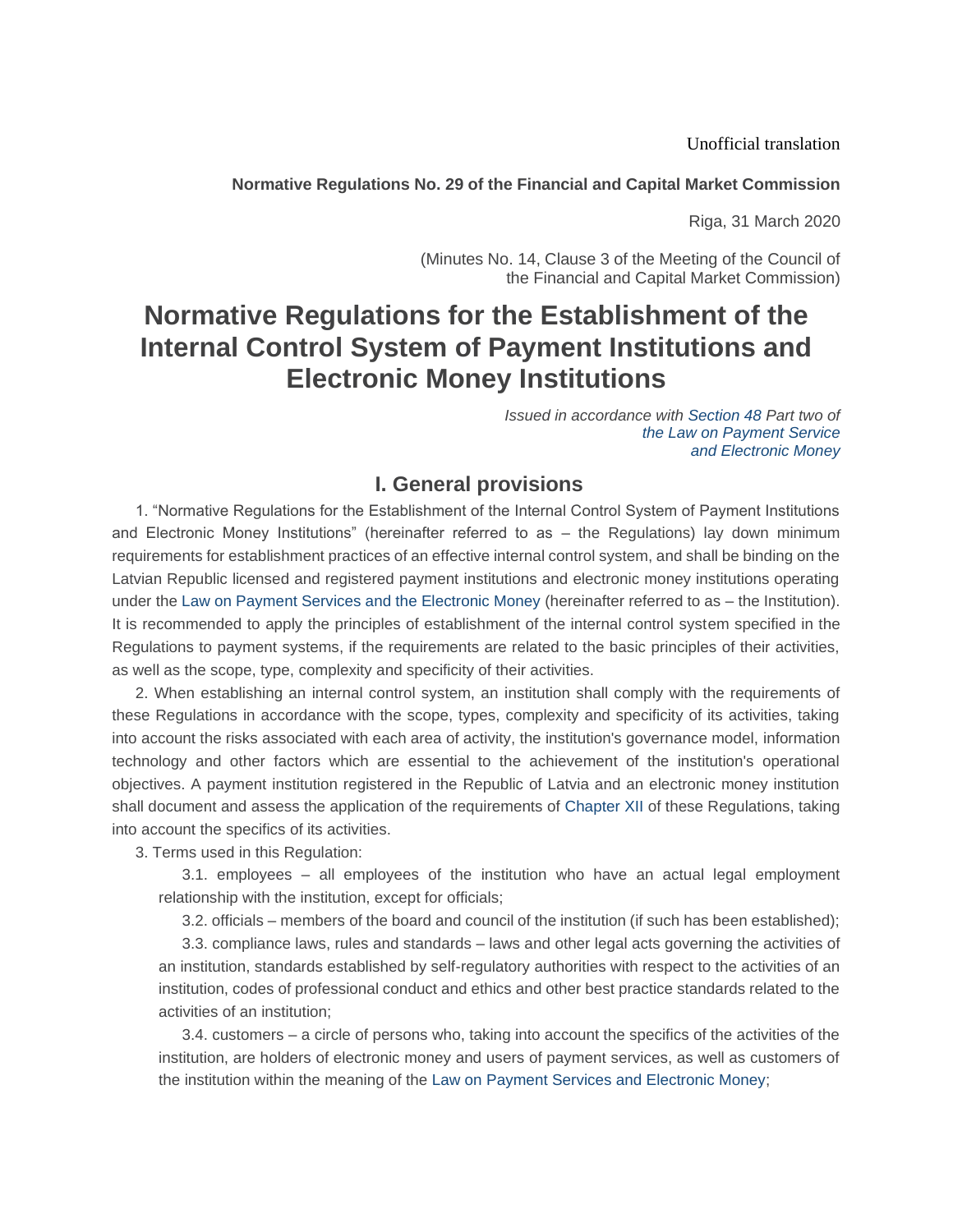3.5. customer funds – money received from payment service users and electronic money holders or another payment service provider for the execution of payments;

3.6. the use of other terms corresponds to the use of terms in the [Law on Payment Services and](https://m.likumi.lv/ta/id/206634-maksajumu-pakalpojumu-un-elektroniskas-naudas-likums)  [Electronic Money.](https://m.likumi.lv/ta/id/206634-maksajumu-pakalpojumu-un-elektroniskas-naudas-likums)

# **II. General requirements for establishment of the internal control system**

4. An institution shall organize its internal control system in such a way that the institution's officials have reasonable confidence that the institution's assets and customers' funds are secured against losses and unauthorised management and use, that operational risks are monitored and assessed on an ongoing basis and that the transactions are carried out in accordance with the procedures set in an institution and are properly recorded, and an institution operates soundly, prudently and effectively in full compliance with the requirements of laws and other legal acts.

5. The internal control system shall include appropriate policies and control procedures to manage the risks associated with the activities of an institution. An institution shall implement control procedures that ensure the effective protection of the assets of the institution and protection of customers' funds and the risk management by avoiding the establishment and maintenance of formal and cumbersome rules and procedures.

6. The officials of an institution shall be responsible for the establishment and effective functioning of the internal control system of an institution, taking into account the functions of the council and the board of an institution referred to in [Chapters X](https://m.likumi.lv/ta/id/313745#n10) and [XI](https://m.likumi.lv/ta/id/313745#n11) of these Regulations.

7. If an institution has not established the council, the duties of the council of an institution referred to in these Regulations shall be performed by the shareholders or members.

8. The core elements of the internal control system are:

8.1. setting the development strategy and activity planning for each year;

8.2. an organisational structure appropriate to the size and operational risks of the institution;

8.3. identification and management of all significant risks arising from the activities of the institution, incl. measurement, assessment and control;

8.4. appropriate accounting and management information system;

8.5. protection of assets, customers' funds and information systems;

8.6. improvement of the internal control system, compliance with changing operating conditions and evaluation of its efficiency;

8.7. management of outsourced services and representatives, where used by an institution;

## **III. Setting the development strategy and planning of the activities**

9. An institution shall develop and document its development strategy, specifying therein:

9.1 objectives of the activities, inter alia, shall determine the planned financial situation, types of activities, target markets, target customers;

9.2 risk strategy (policy), inter alia, shall identify the risks an institution is ready to take, tolerable risk level, actions for ensuring compliance with the tolerable risk level;

9.3. objectives in the field of liquidity management, considering the characteristic indices of the activities and financial situation of an institution, as well as the regulatory requirements;

9.4. capital adequacy maintenance strategy.

10. An institution shall develop the plan of activities for each year, specifying the financial situation of an institution planned for at least the following year, its market position, operational objectives during the respective period, types of activities and most typical transactions, potential risks and risk tolerance ratios, performance assessment criteria.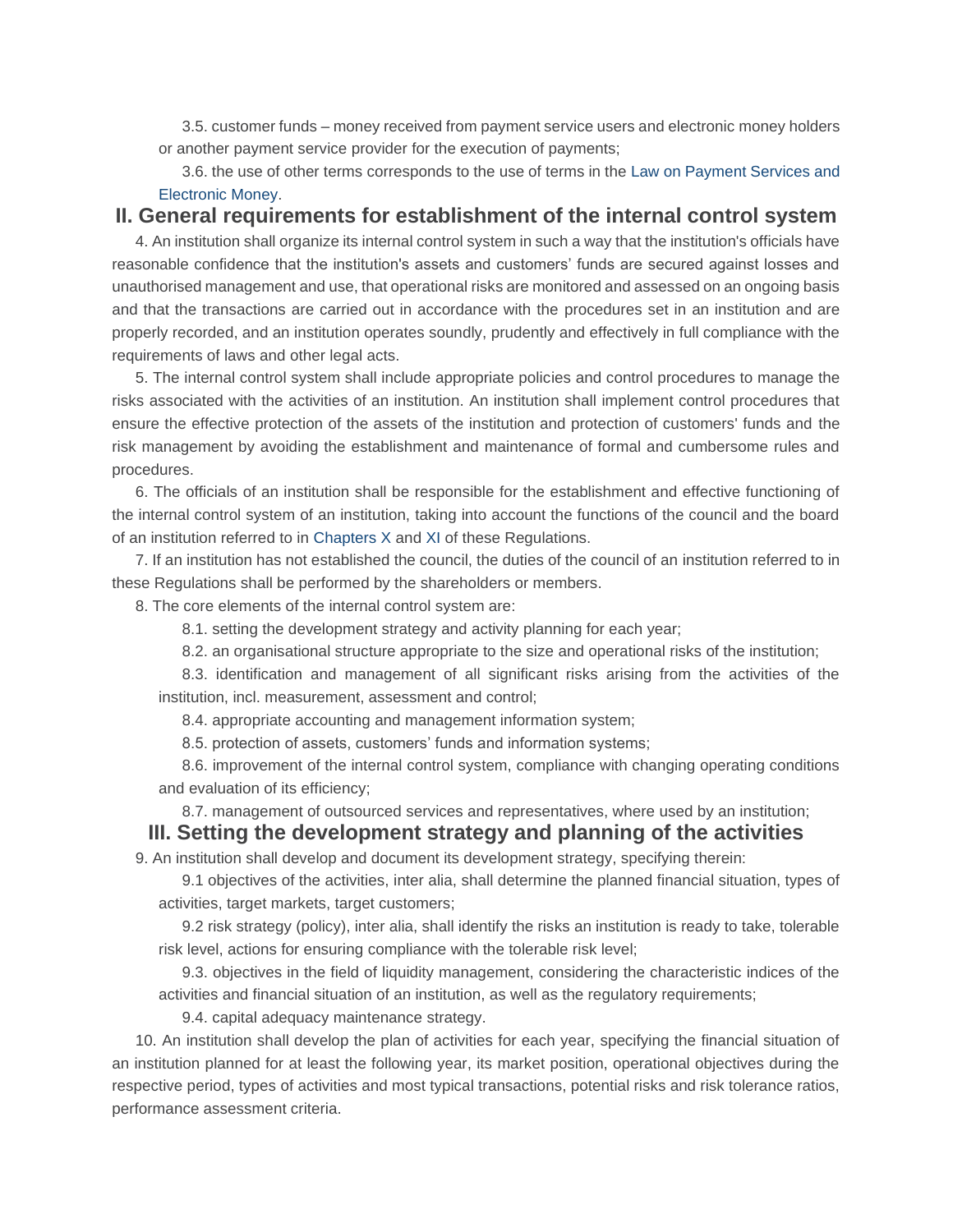11. An institution shall establish and document procedures for the conduct and control of transactions. These control procedures shall at least entail the procedure for authorising the person concluding the transaction (inter alia, shall specify the documents required to be completed during the process of adoption of the decision until the approval of the performance of the transactions, and the officers or employees confirming the adoption of the respective decisions), the setting of restrictions to ensure the conformity of the transaction to the policy of an institution and compliance laws, rules and standards, as well as the procedure for the processing and control of the transaction. An institution shall ensure that officials and other employees involved in the conduct of those transactions are made aware of those procedures.

12. An institution shall establish and document procedures for establishing relationships with new customers and approve the form and content of documents to be completed when dealing with or on behalf of customers and third parties. An institution shall determine the information that it needs to receive about its customers and ensure that information is kept up to date. An Institution shall ensure the rights of persons to the personal data protection and confidentiality in accordance with the requirements of Regulation (EU) [2016/679](http://eur-lex.europa.eu/eli/reg/2016/679/oj/?locale=LV) of the European Parliament and of the Council on the protection of individuals with regard to the processing of personal data and on the free movement of such data and repealing Directive [94/46/EC](http://eur-lex.europa.eu/eli/dir/1994/46/oj/?locale=LV) (General Data Protection Regulation) by organizing meetings with customers and third partners, in correspondence with customers and third parties.

## **IV. Organisational structure**

13. An institution shall ensure the appropriate organisation of its activities, inter alia, establish a transparent organisational structure appropriate to the size and operational risks of an institution, which shall be reviewed at least annually and updated as necessary.

14. An institution shall ensure that the composition of the Board and the Council, if any, are appropriately structured and balanced, taking into account the size, specificity, complexity and development strategy of an institution.

15. An institution documents its organisational structure, defining the duties (functions), powers and responsibilities of officials and employees in conducting and controlling transactions, defining and allocating responsibilities between departments and preparing general job descriptions (service instructions).

16. When documenting the organisational structure, the procedure for reporting and exchange of information within the institution shall be determined, inter alia, outlining who and when is obliged to provide and receive what type of information and which information is confidential and cannot be disclosed further.

17. When defining the duties of the officials and employees and granting powers thereto, the segregation of duties principle shall be observed, expressed as the segregation of such duties (functions), which, if combined, would enable an official or employee to entirely unilaterally carry out any transaction alone. The principle of segregation of duties covers at least the activities of approving, executing, valuing, comparing, storing and recording the transaction.

18. When documenting the granting of powers, the type of powers granted, the delegation rights of a person (specifying the position) which the powers have been granted to, delegation rights, as well as all restrictions for exercising granted powers, shall be specified. When granting powers to officials and employees, an institution shall ensure that the officials and employees are acquainted with the scope of authority granted to them.

19. All transactions shall be authorised by order or decision of the official or employee concerned in accordance with the levels of responsibility specified in the organisational structure.

#### **V. Personnel compliance, remuneration policies and corporate values**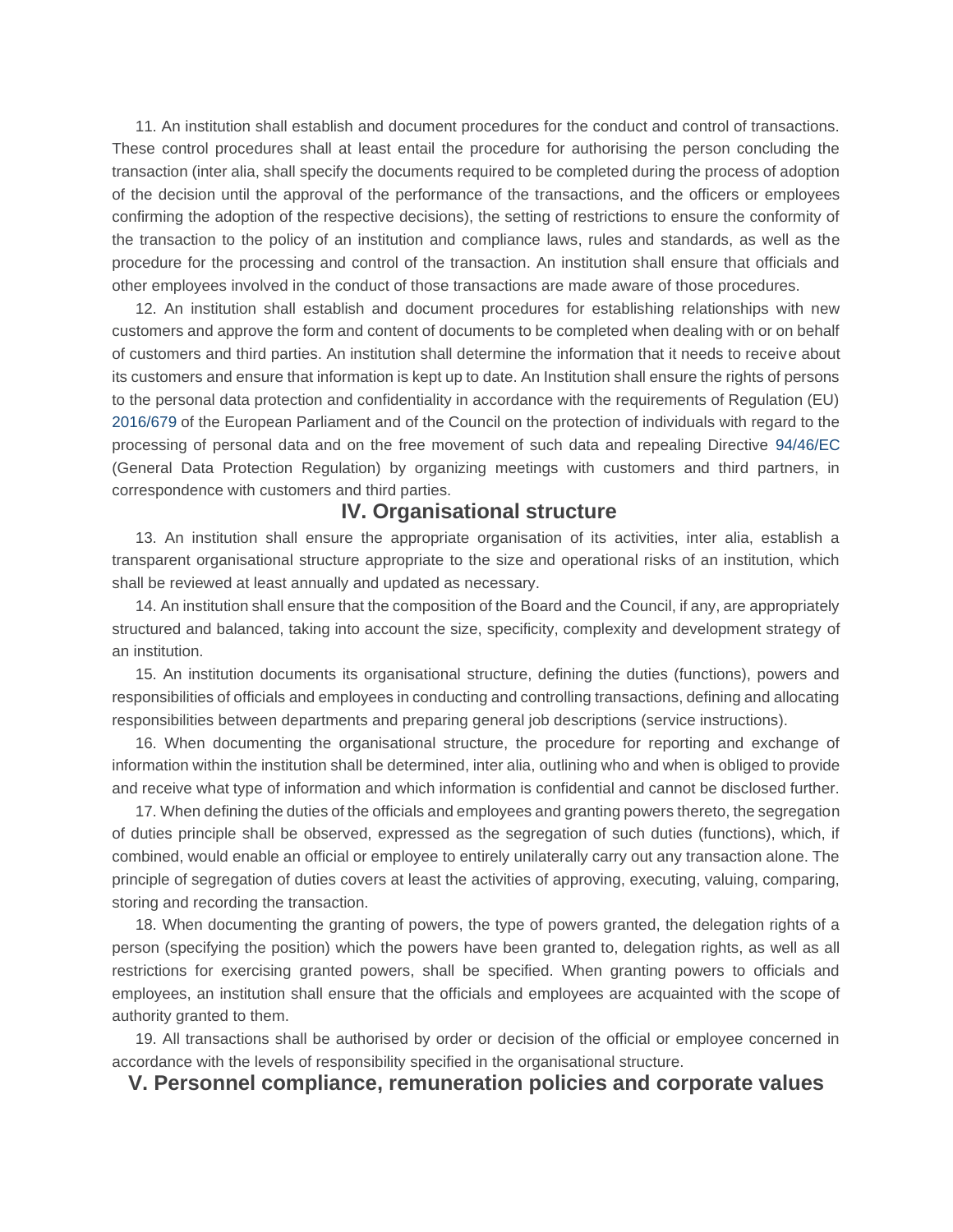20. An institution shall ensure that its officials and employees are informed about their duties (inter alia, with respect to risk identification and management), know the information related to their official duties and they have the appropriate qualification and sufficient experience. To ensure compliance of the employees, the institution shall:

20.1. develop and document personnel policy and procedures laying down at least such aspects as the procedure for the selection, hierarchical supervision and succession planning for employees in executive positions, requirements for the skills in various positions, criteria and procedure for the suitability assessment of potential officials and employees;

20.2 provide officials and employees information related to their official duties, for example, development strategy, operational plan for each year, corporate values, professional conduct and ethics standards, operational procedures, risk management policies and control procedures, compliance laws, rules and standards;

20.3. develop and document a professional training programme for the officials and employees aimed at preparing officials and employees for the fulfilment of the duties of the relevant position and continuously enhancing their knowledge, as well as include the procedure for informing officials and employees about changes in policies, procedures, compliance laws, rules and standards related to the fulfilment of official duties of the employees;

20.4. taking into account the scope, type, as well as the complexity and specificity of its activities, develop and document an appropriate remuneration system for officials and employees, inter alia, remuneration policy, ensuring that it does not depend solely on the achievement of short-term objectives (including short-term profit-making) and does not encourage the taking of risks which cannot be effectively managed by an institution, and is in the long-term interests of an institution. An institution shall develop and document appropriate remuneration policies and procedures, inter alia, determine the procedure for determination of remuneration and provide for adequate criteria for determination of the variable part of remuneration, which are commensurate with the assessment of the performance of the relevant official or employee, the overall operational assessment of an institution and the development strategy. An institution shall ensure that the amount of the variable part of remuneration paid to officials and employees is proportionate to the size of the fixed remuneration component.

21. An institution shall ensure that both the board and the council (if any) collectively possess sufficient experience and knowledge about all material activities and risks of an institution.

22. In order to ensure that each official has sufficient competence and skills to perform his or her duties in the board, the council and the committees (if any), an Institution shall ensure that each official has access to appropriate internal or external training or advice as necessary.

23. Officials of an institution shall devote sufficient time to the performance of their duties.

24. An institution shall set and document the corporate values of an institution, inter alia, shall determine high professional conduct and ethical standards to ensure that the officials and employees of an Institution perform their duties with the highest degree of integrity, are objective when performing their official duties and taking decisions, observe compliance laws, rules and standards, respect the confidentiality of information about transactions and customers and trade secret, including observe the basic principles of personal data protection, and their conduct and behaviour conforms to high ethical standards. It is especially important that standards address corruption, insider dealing and any other unlawful, unethical or questionable conduct, as well as mitigate risks pertaining to the operational activities and reputational risks.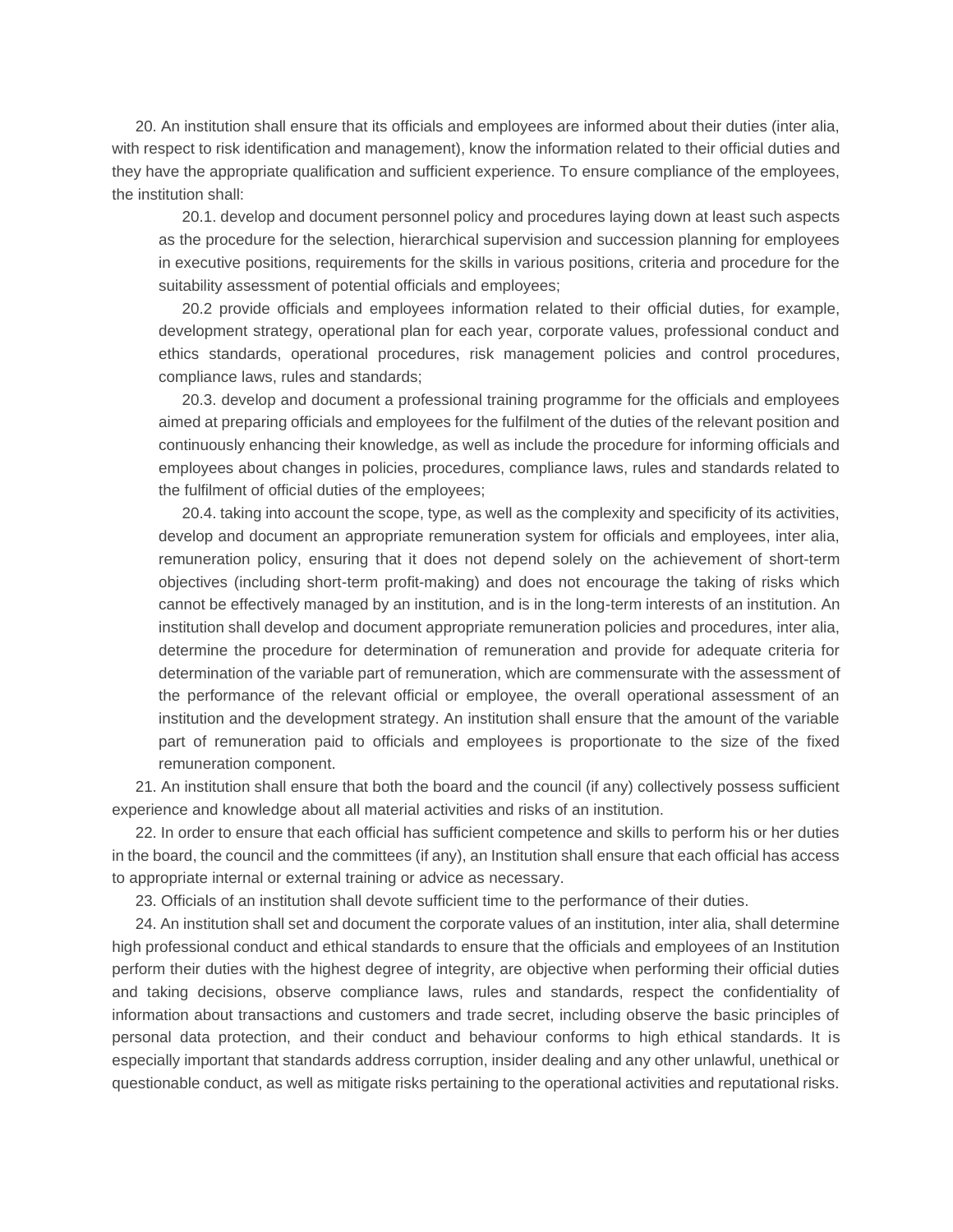25. An institution shall develop and document the overall policy and procedures for the governance of conflict of interest situations with respect to all employees and officials of an institution ensuring the timely identification and governance of actual or potential conflict of interest situations and prescribing the conduct for the prevention of conflict of interest situations, which might arise between the interests of the relevant persons and the interests of an institution, *inter alia*:

25.1. shall prevent the formation of situations, where the conflict of interest situation occurs or might occur, for example, by ensuring the appropriate distribution of duties among the employees and officials of an institution;

25.2. ensure that an official or other employee of the institution, in the performance of his or her duties, refrains from taking decisions on the institution's business or other professional activities within an institution if this person has or may have a conflict of interest situation, as well as ensures appropriate procedures for officials and employees to report to the board or council of an institution (if any) on transactions in which the person concerned directly or indirectly has or may have a conflict of interest situation;

25.3. shall ensure that the structural units, carrying out activities among which a conflict of interest situation occurs or might occur, are mutually independent, for example, certain information barriers, different organisational subordination.

26. An institution, when ensuring the governance of conflict of interest situations in an institution, shall take appropriate organisational and administrative measures preventing an adverse influence on the interests of the customers or potential customers.

27. An institution, taking into account the scope and complexity of its activities, provides the institution's officials and employees with the possibility for internal whistleblowing on actual or potential weaknesses in the internal control system, make proposals for their prevention thereof and report unlawful or unethical transactions, incl. conflict of interest situations. An institution shall establish and document appropriate procedures and make them available to officials and employees of an institution.

#### **VI. Institutional risk management**

28. An institution shall develop, document and implement appropriate policies and procedures for identifying and managing material risks inherent to the activities of an institution, *inter alia*, for the measuring, assessing, controlling of risks and risk reporting.

29. An institution shall ensure that appropriate quantitative and qualitative criteria are used to identify material risks and that the results and conclusions of the assessment are substantiated and documented. Depending on the nature and type of the institution's activities, at least the following risks are assessed:

29.1. the risk associated with the protection of customers' funds;

29.2. counterparty risk;

29.3. credit risk;

- 29.4. operational risk;
- 29.5. operational compliance risk;
- 29.6. money laundering and terrorism and proliferation financing risk and sanctions risk;
- 29.7. risk of information technologies;
- 29.8. the risk of fraud regarding payments;

29.9. other material risks affecting the institution's operations, such as country risk, strategy risk, reputation risk, risks associated with the representatives and outsourcing, if an institution uses such services.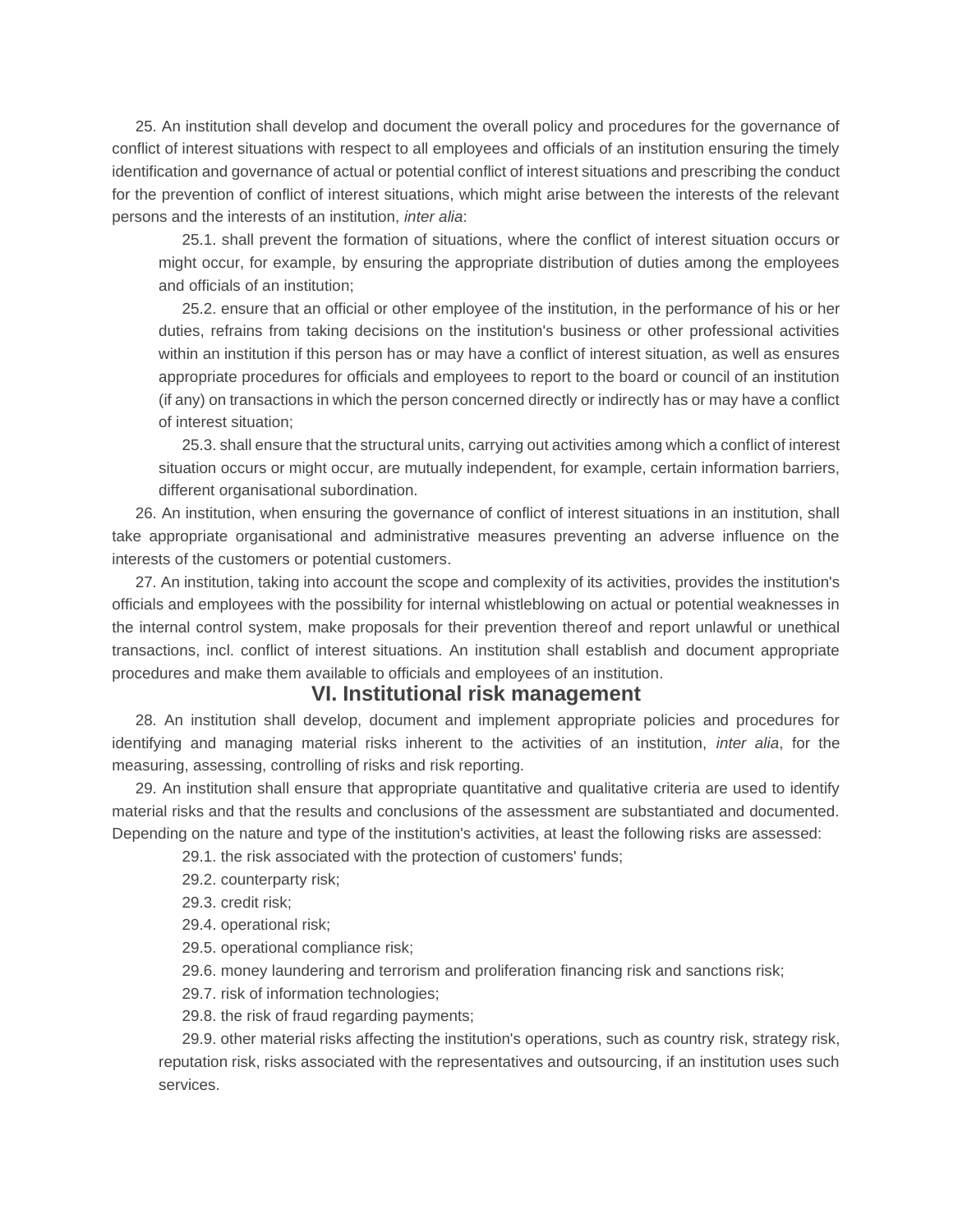30. An institution shall ensure the integration of money laundering and terrorism and proliferation financing risk and sanctions risk into the risk management system of an institution, as well as shall ensure the management thereof in accordance with the requirements laid down in the [Law on the Prevention of](https://m.likumi.lv/ta/id/178987-noziedzigi-iegutu-lidzeklu-legalizacijas-un-terorisma-un-proliferacijas-finansesanas-noversanas-likums)  [Money Laundering and Terrorism and Proliferation Financing,](https://m.likumi.lv/ta/id/178987-noziedzigi-iegutu-lidzeklu-legalizacijas-un-terorisma-un-proliferacijas-finansesanas-noversanas-likums) the [Law on International Sanctions and](https://m.likumi.lv/ta/id/280278-starptautisko-un-latvijas-republikas-nacionalo-sankciju-likums)  [National Sanctions of the Republic of Latvia,](https://m.likumi.lv/ta/id/280278-starptautisko-un-latvijas-republikas-nacionalo-sankciju-likums) as well as the requirements specified in the normative regulations of the Financial and Capital Market Commission (hereinafter referred to as – the Commission) which prescribe the management of the risk of sanctions.

31. With respect to the risks identified by an institution as material for its activities, an institution shall develop, document and implement appropriate risk management policies and control procedures, specifying:

31.1. methods and regularity of risk measurement (for the risks which cannot be measured in quantitative figures, such as reputational risk, strategy risk) and assessment (for risks that can be measured in quantitative figures);

31.2. appropriate risk control procedures, inter alia, in accordance with the risk strategy of an institution, shall determine the restrictions and limits of maximum risk amount that can be tolerated, methods for hedging of risks, control procedures for mitigating the risks which cannot be measured using quantitative figures, as well as appropriate restrictions before engaging in new transactions;

31.3 Procedure under which the officials receive regular information about the risks inherent to the activities of an institution, the scale and trends, the impact of risks on the amount of the capital of an institution, as well as other information necessary for the decision-making;

31.4. regular monitoring of compliance with risk management policies and procedures and control of compliance with any established limits;

31.5 division of duties, powers and responsibilities within risk management.

32. An institution shall, on a regular basis, however at least on an annual basis, review and improve risk identification and management policies and procedures consistently with the changes to the activities of an institution and external circumstances affecting the activities of an institution. An institution shall assess its compliance with the provisions of risk identification and management policies and procedures, the adequacy and efficiency of these policies and procedures, as well as the appropriateness and efficiency of the measures taken by an institution to eliminate the deficiencies identified in the referred to policies and procedures.

33. An institution shall develop, document and implement a policy for the introduction of new payment services, which sets out the procedures and requirements to be followed when introducing new payment services, starting to offer existing payment services to new market segments or making material changes in the procedure for the provision of the existing payment services. An institution shall determine:

33.1. the definition of a new payment service;

33.2. definition or description classifying material changes in the procedure for the provision of the existing payment services;

33.3. the compliance of the new payment services, as well as the existing payment services, the procedure for the provision of which has been materially changed, with the risk strategy of an institution and the impact thereof on the overall risk profile of an institution;

33.4. an assessment of the level of training (including knowledge and skills) of officials and employees;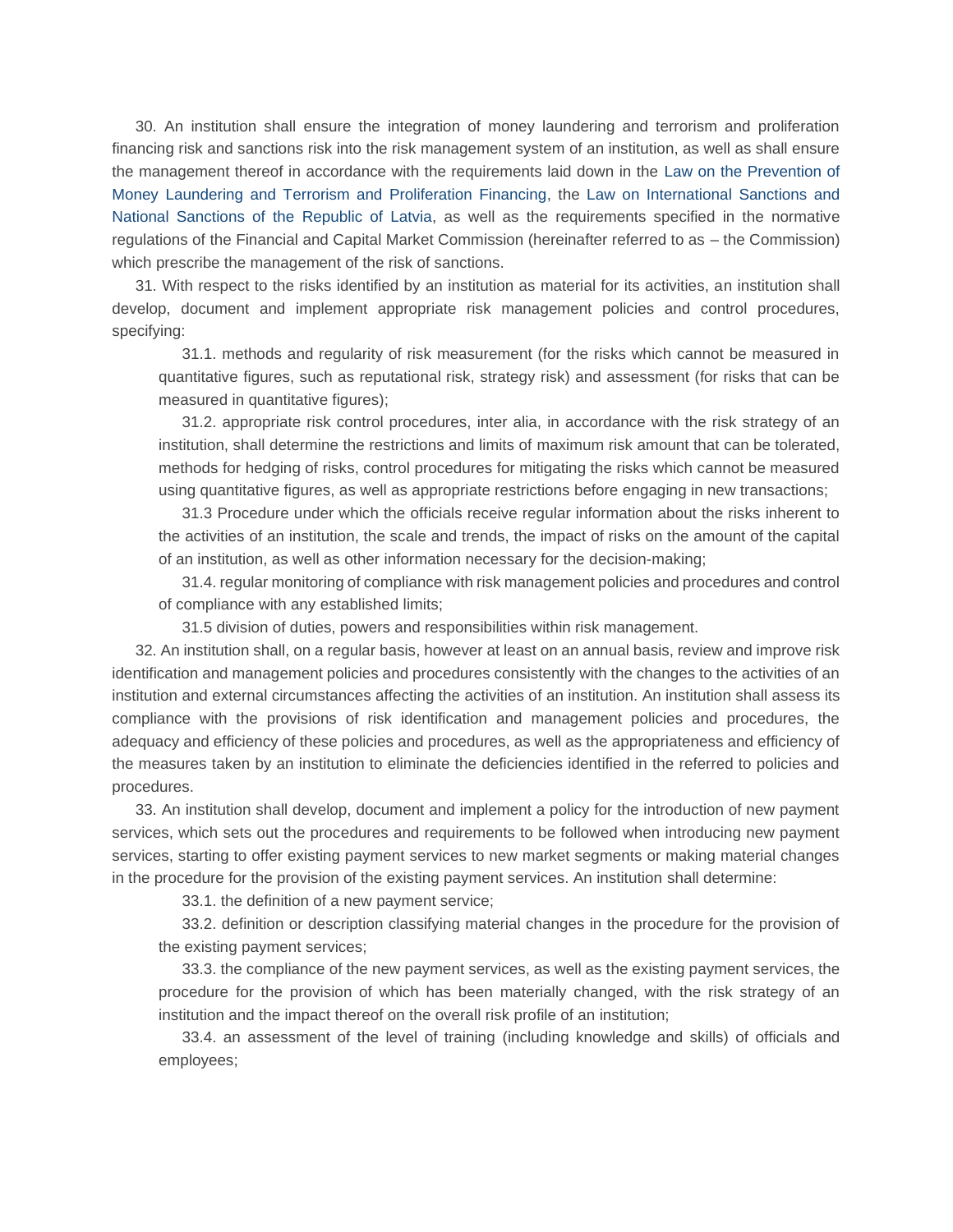33.5. an assessment of the resources available to an institution (including their adequacy and conformity) for the introduction of new payment services or for making material changes in existing payment services;

33.6. the ability of an institution to comply with compliance laws, regulations and standards when introducing new payment services or making material changes to existing payment services.

34. An institution, that makes material changes in relation to its electronic money services (including issuance, distribution and redemption), shall comply with the requirements referred to in Paragraphs [33.2–](https://m.likumi.lv/ta/id/313745#p33.2) [33.6](https://m.likumi.lv/ta/id/313745#p33.6) of these Regulations.

# **VII. Organisation of accounting**

35. An institution shall establish and maintain an accounting system, taking into account the laws and other legal acts governing the organisation of accounting of an institution, by developing and documenting the accounting policy (specifying how various transactions are reflected in accounting) and procedures for the recording, control and assessment of reporting.

36. An institution shall ensure that all transactions are processed in a timely manner and that a balance sheet is prepared at the end of each cycle of activity.

# **VIII. Management information system**

37. An institution shall develop a management information system, which permits the users to understand and assess the financial standing of an institution on a timely basis, to effectively make decisions and to assess the consequences thereof, as well as to discover the failure to comply with control procedures on a timely basis. The officials and employees of an institution shall have timely access to accurate, complete, credible and appropriate information necessary for the performance of their official duties and decision taking, both under normal operational conditions and in a crisis situation.

38. Management information system shall at least entail:

38.1. current standing and performance results of an institution in comparison with the previous periods and indicators of the operational plan;

38.2. information on customers' funds;

38.3. analysis of the assets, liabilities and off-balance items, specifying how they are measured;

38.4. analysis of income and expenses, including the dependence thereof upon various classes of assets, liabilities and off-balance items;

38.5. an assessment of the compliance of the actual quantitative risks to the risk strategy of an institution and comparison with the prescribed restrictions and limits;

38.6. listing and analysis of cases of non-compliance with the adopted policies and procedures.

39. Information system shall ensure the provision of timely, accurate, complete, credible and appropriate information to external users (for example, the Commission, the Bank of Latvia, etc.) in accordance with the requirements of the applicable legal acts, both under normal operational conditions and in a crisis situation, within the term specified in the relevant legal act and upon request.

40. An institution shall ensure the availability of adequate resources for aggregating information related to risk management and the preparation and provision of management information and information to external users.

# **IX. Protection of assets, customers' funds and information systems**

41. An institution shall establish and document procedures for the protection of assets, customers' funds and information systems that:

41.1. ensure the preservation of the tangible and financial assets of an institution;

41.2. ensure the preservation of customers' funds;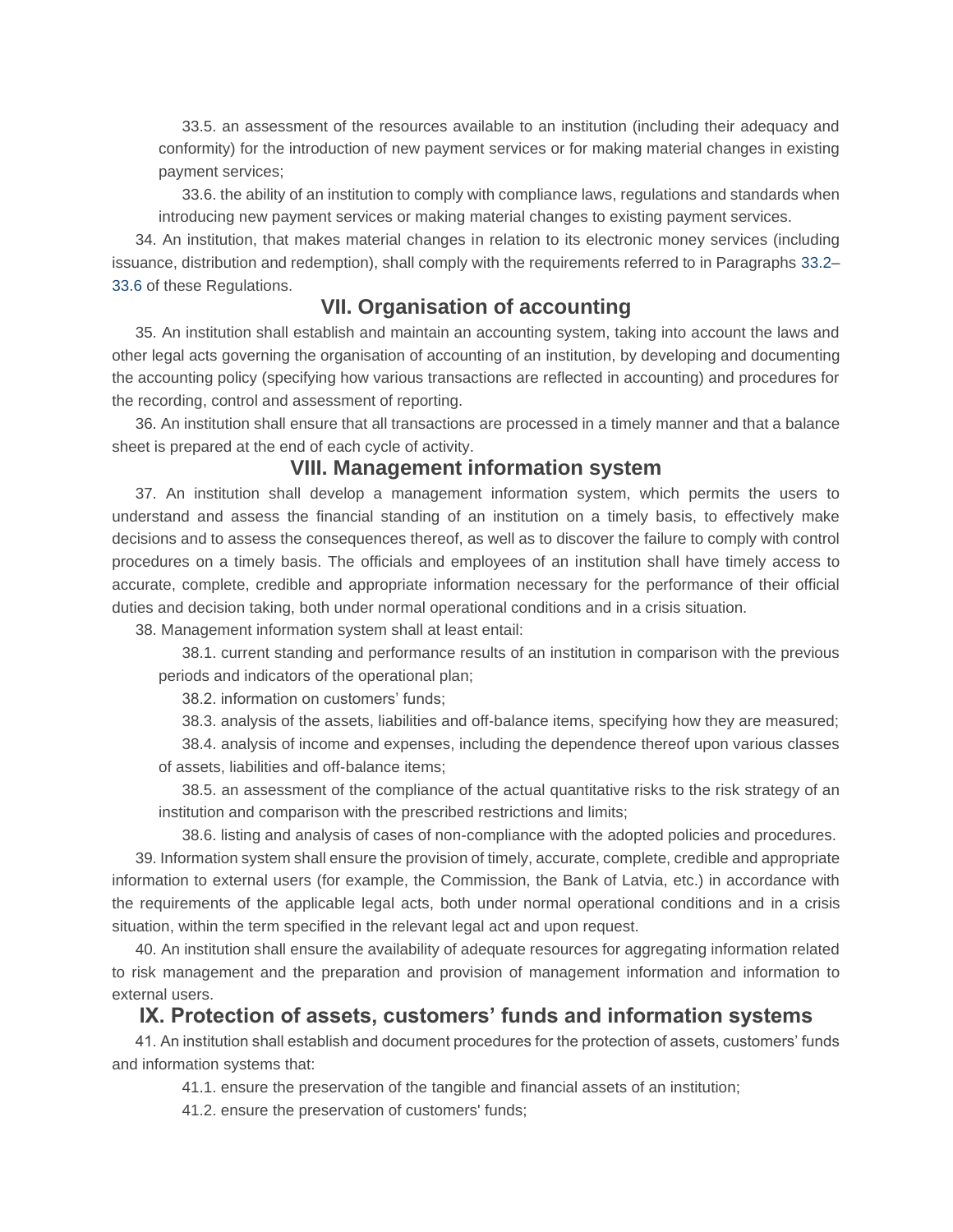41.3. prevent unauthorised direct or indirect (via documents) access of third parties to the assets of an institution and customers' funds, accounting, electronic communication system and other data of an institution;

41.4. ensure safe and sound functioning of information systems and the preservation of information (including restoration of information in extraordinary situations).

42. An institution shall organize the protection of information systems in accordance with the normative regulations of the Commission regarding the security requirements of information systems.

# **X. Functions of the council in the field of the internal control system**

43. The council of an institution (if any) shall control how the board of an institution ensures the establishment and effective functioning of the internal control system. When carrying out the control of the internal control system, the council of an institution shall:

43.1 divide the duties among the members of the council and principles for information exchange between the council and the board;

43.2. determine the duties of the members of the board (or control the fulfilment of the duties of the shareholders or members) and the procedure for the evaluation of the results of the activities of the board;

43.3. approve or accept the organisational structure of the institution for further submission to the shareholders or members of an institution for approval to ensure that duties and responsibilities are adequately defined;

43.4. approve and, if necessary, modify the risk management policies recommended by the board for both ongoing and planned transactions, including risk assessment and control procedures, authorisation procedures for such transactions, as well as setting restrictions regarding specific risks, request and receive information regarding material violations of the established restrictions;

43.5. control the establishment of an effective management information system;

43.6. control whether the internal audit service or an equivalent internal audit control function is clearly defined, has an appropriate position in the organisational structure of an institution and a particular role in the management process of an institution, whether qualified personnel is provided and whether they operate effectively;

43.7. regularly control the compliance of the internal control system with changes in the activities of an institution and external conditions affecting the activities of an institution;

43.8. review the internal audit service or equivalent internal audit functions, certified auditors, as well as of the Commission and other authorities for enhancement of the activities of an institution and shall control the prevention of the detected weaknesses;

43.9. determine the content, volume, format and frequency of reports it receives, as well as shall critically assess and, if necessary, dispute the truthfulness of such information.

44. An institution which has not established a council shall ensure the requirements referred to in this Chapter, subject to [Paragraph 7](https://m.likumi.lv/ta/id/313745#p7) of these Regulations.

#### **XI. Functions of the board in the field of the internal control system**

45. The board of an institution shall be responsible for the establishment of the comprehensive internal control system, its implementation, management and enhancement in accordance with the strategy established by an institution. In the field of the establishment of internal control system, the board shall:

45.1. set qualitative and quantitative objectives for each area of activity of an institution in accordance with the strategy set by an institution;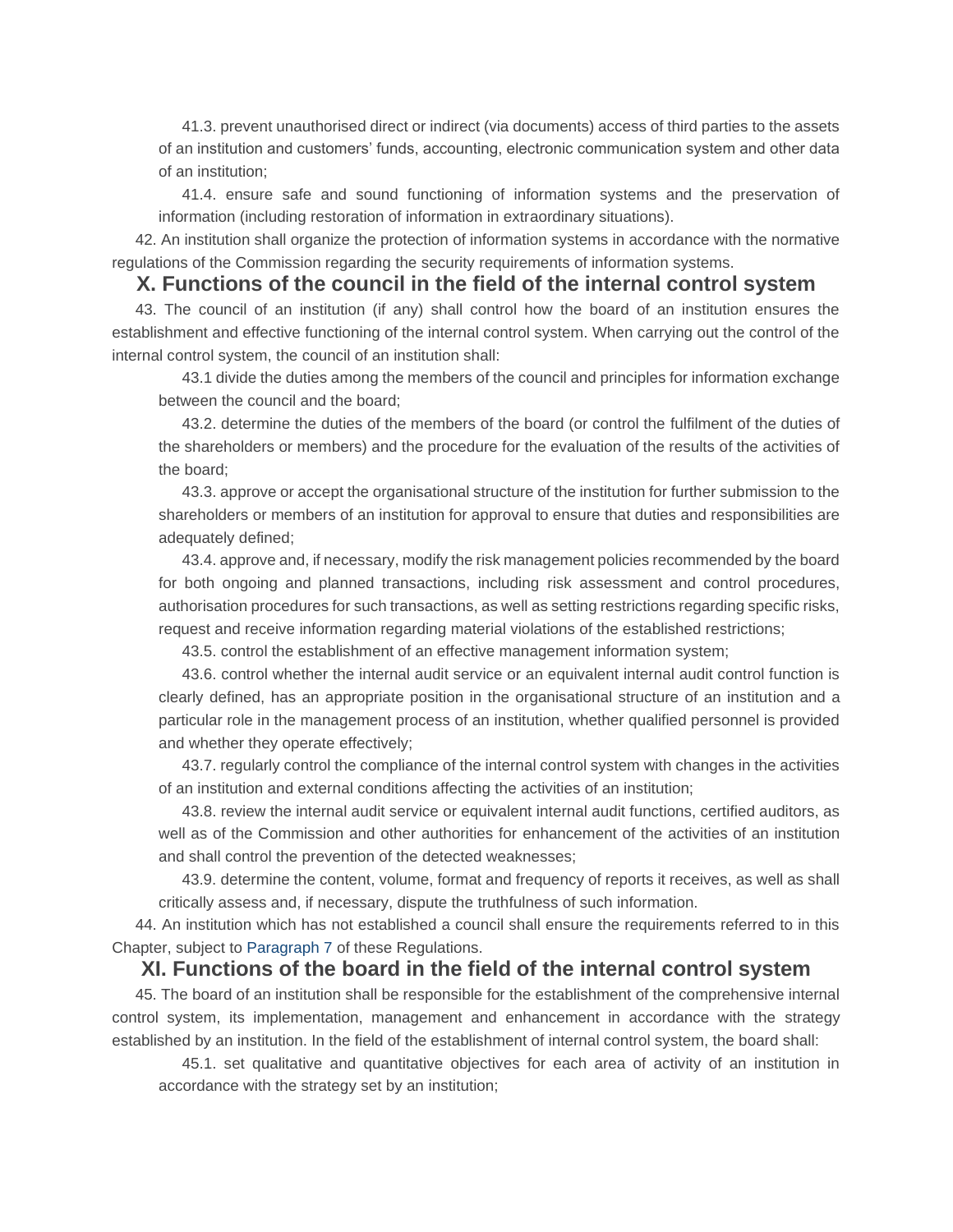45.2. develop an organisational structure with clearly defined powers and an effective division of responsibilities between officials and employees;

45.3. ensure appropriate qualification and sufficient experience of the personnel of an institution; 45.4. ensure the protection of the institution's assets and customers' funds;

45.5. ensure the identification, assessment and management of operational risks;

45.6. implement and manage a management information system that covers all activities of an institution;

45.7. set the principles for accounting and valuation of the assets, liabilities, off-balance claims and obligations, income and expenses;

45.8. put in place control mechanisms that ensure that all employees and officials of an institution comply with applicable laws and other legal acts, policies, plans, internal code of conduct and procedures approved by an institution;

45.9. ensure the implementation of measures to eliminate the deficiencies of the internal control system which have been discovered by the internal audit service or an equivalent internal audit function, a certified auditor, the Commission and other institutions;

45.10. at least once a year, provide the institution's board (if one has been established) with a report on the operation of the internal control system;

45.11. if the council of an institution has not been established, the report referred to in Paragraph [45.10](https://m.likumi.lv/ta/id/313745#p45.10) of these Regulations regarding the operation of the internal control system shall be submitted to the shareholders or participants at least once a year;

45.12. determine the content, volume, format and frequency of reports it receives, as well as shall critically assess and, if necessary, dispute the truthfulness of such information.

## **XII. Internal audit**

46. An institution shall establish an internal audit service or equivalent internal audit function (hereinafter referred to as – the internal audit) taking into account the scope, nature, complexity and specificity of an institution's activities. The role of internal audit is to carry out independent monitoring of the internal control system and to assess its effectiveness in assisting the institution's officials and employees in carrying out their duties more effectively.

47. The duties of the internal audit shall include:

47.1. assessment of effectiveness and results of the activities of an institution;

47.2. assessment of the compliance of all types of activities of an institution and the activities of the structural units with the strategy, plans, policies, procedures and requirements of external regulatory enactments;

47.3. verification of the accounting system;

47.4. evaluation of information systems;

47.5. verification of functioning of the internal control procedures;

47.6. verification of credibility and completeness of financial information, as well as the verification

of the means, by which such information is identified, measured, classified and disclosed;

47.7. carrying out special verifications and investigations.

48. In order for the internal audit function to work effectively, an institution shall:

48.1. clearly define and document the powers of the internal audit activity;

48.2. separate the internal audit from the day-to-day operations and control functions, as well as from the determination of accounting and control procedures;

48.3. ensure free access to all documents, information and personnel for internal audit;